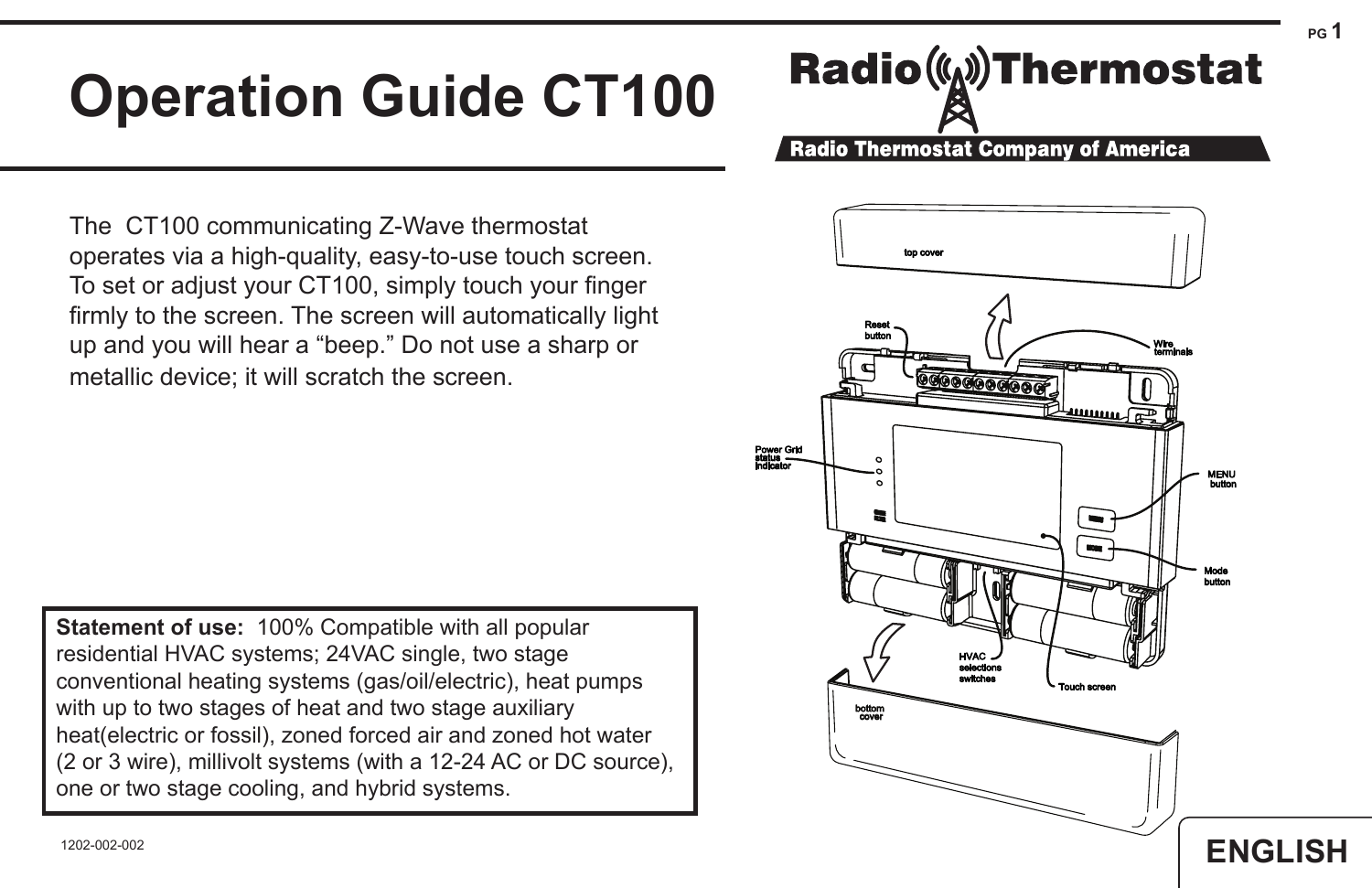## **Control Screens Control Screen**

Before you operate the CT100 please get familiar with these basic control screens. All the CT100 functions are accessed through these screens: HOME, MENU, and MANUAL. The CT100 touch screen technology allows you to select (by touching) an item and change it using the  $+/-$  arrows or the time arrows.

The **HOME** screen is displayed when the unit is operating. Touching the HOME icon  $\Box$  on another screen will always return you to this screen.

To set a Mode:

Press the mode button on the front. The CT100 will step through the modes HEAT, OFF, COOL, OFF, AUTO, OFF in order.

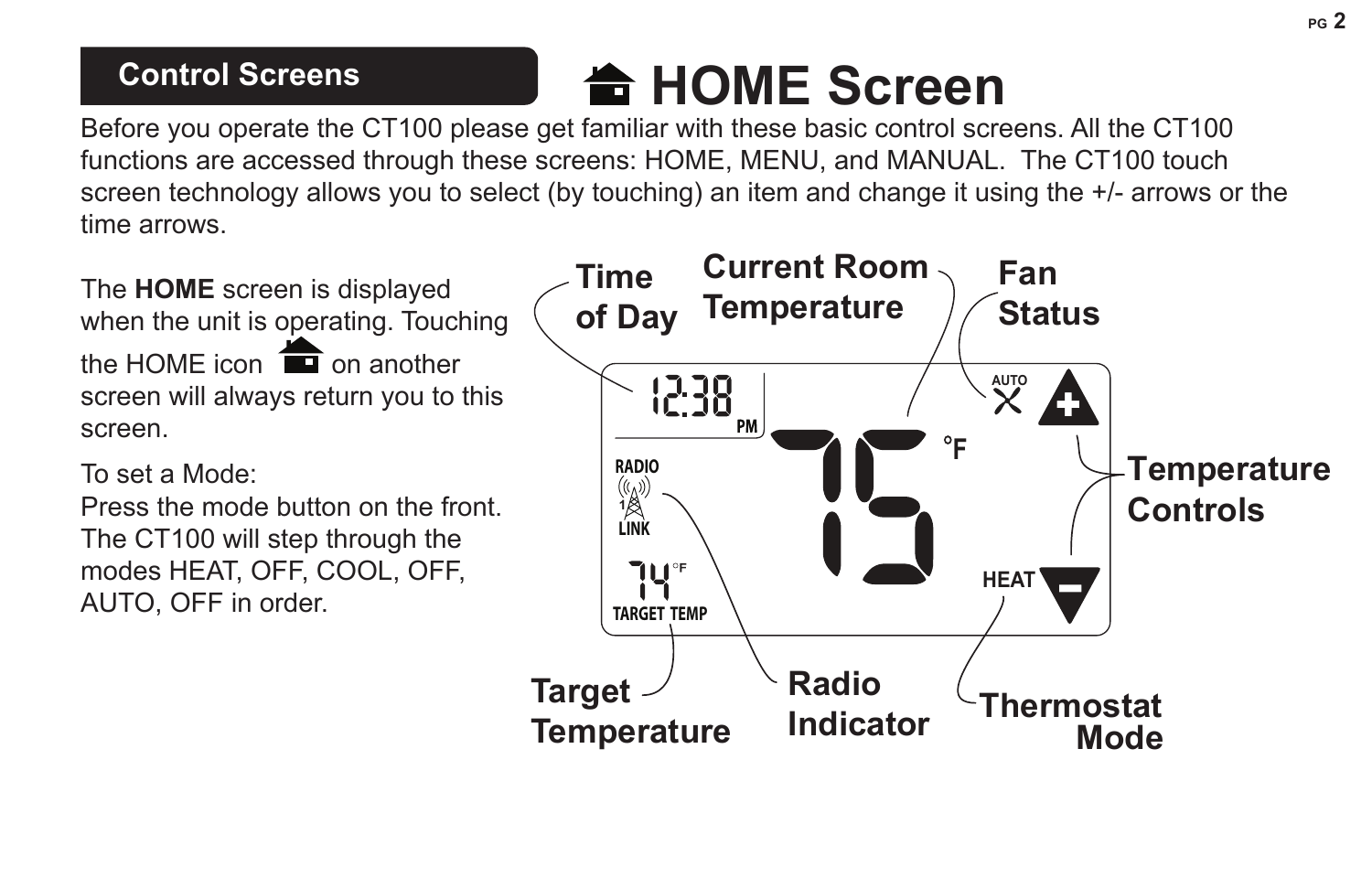**MENU Screen** The **MENU** screen is the gateway to many functions or settings of the CT100. It is displayed when you press the MENU button. [See page 10 for details]

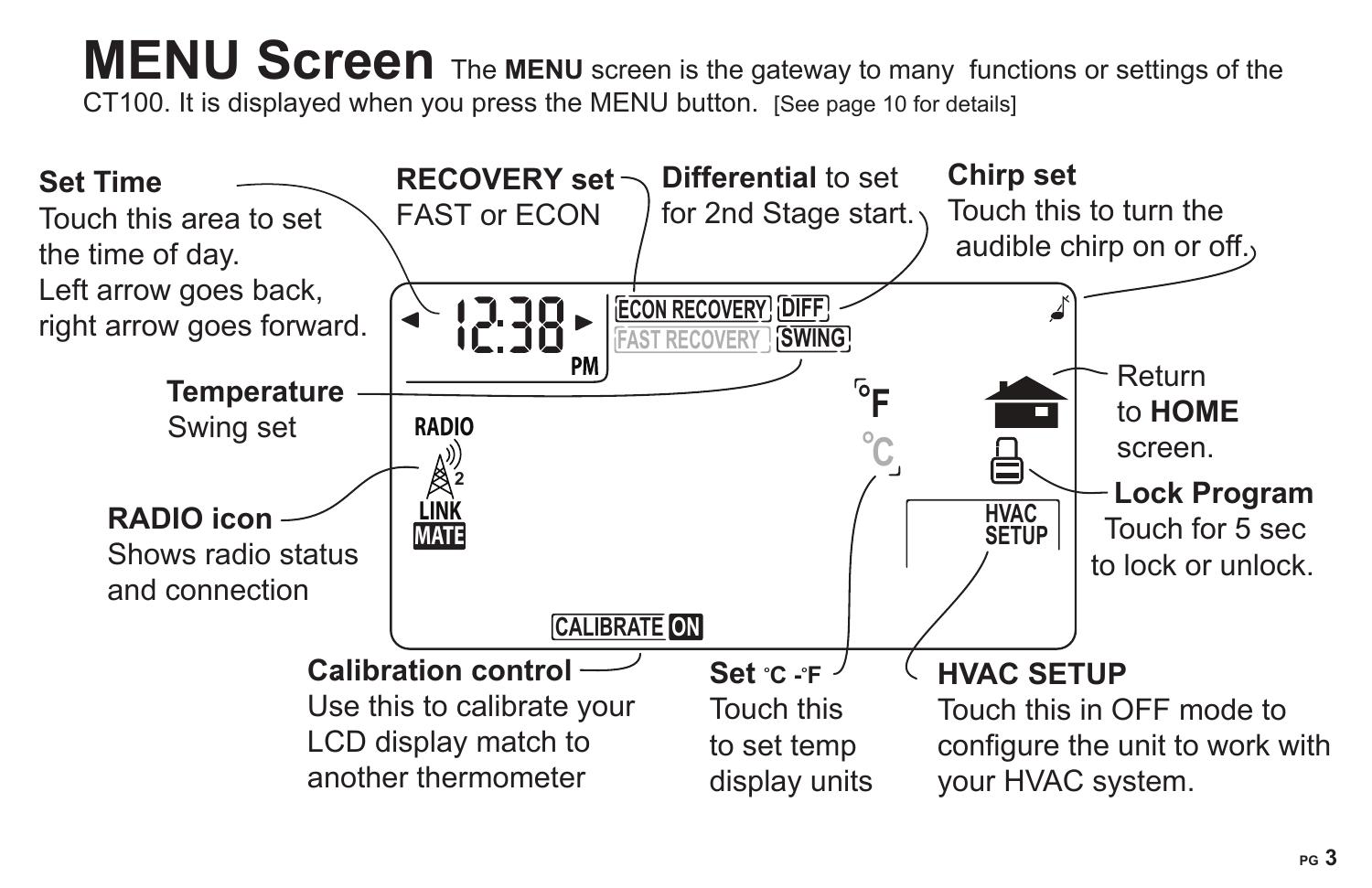# **MANUAL Screen** The **Manual Screen** control screen is where you can make

temporary changes to your CT100's operation. From the HOME screen, touch the main temperature display to use this screen. [See page 13 for details]

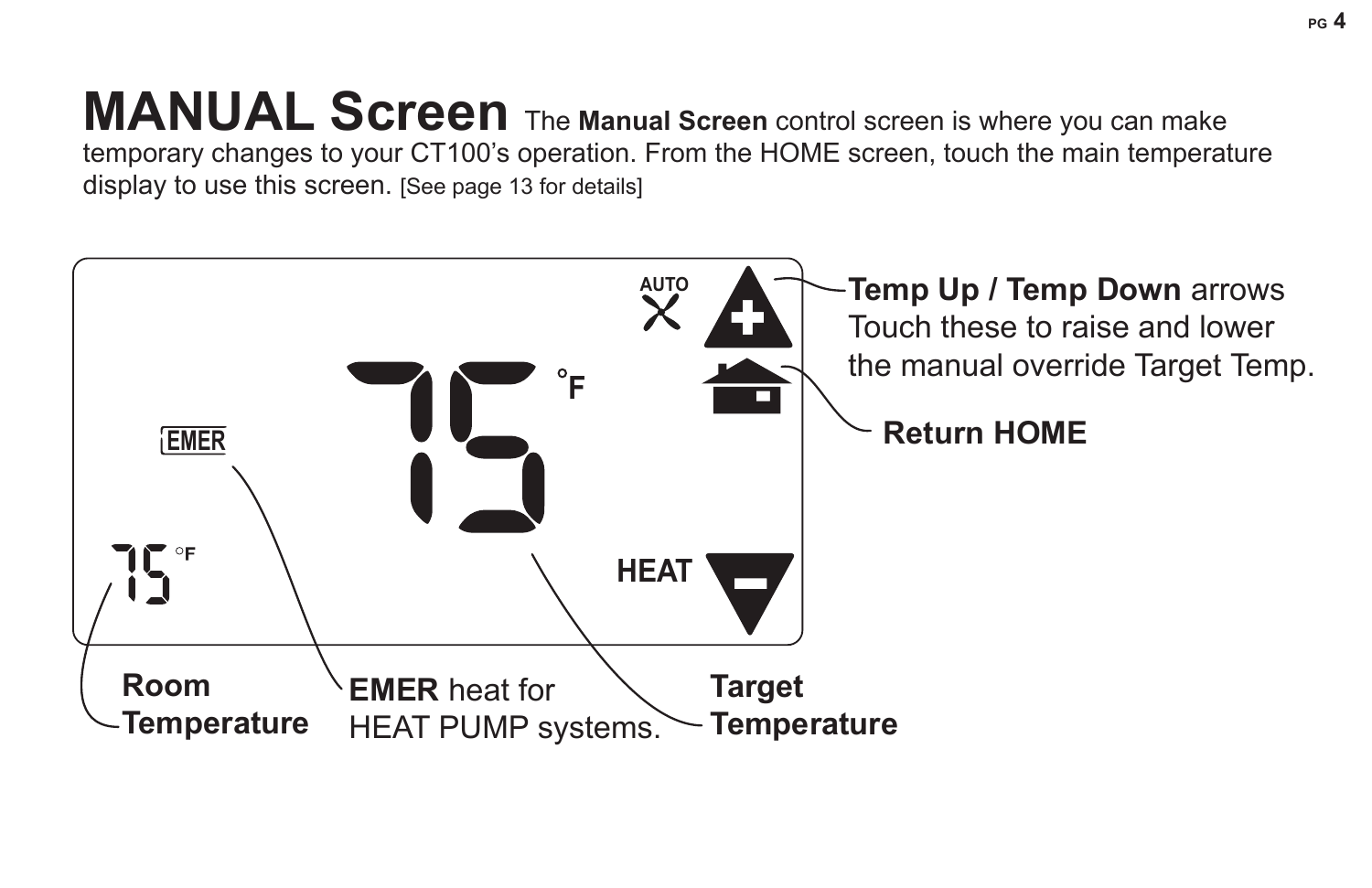### **Initial Settings**

Press **MENU** to access the following commands (from HOME screen).

#### **Set time of day**

Touch the Time of Day arrows to move the time selection forward or backward until it displays the current time. Touch and hold for faster setting.

#### **Set oF-oC display**

Touch the <sup>O</sup>F and it will toggle to <sup>O</sup>C.

#### **Set audible chirp**

Touch the musical note icon to select the chirp or no chirp.

Return **HOME** by touching the home icon.



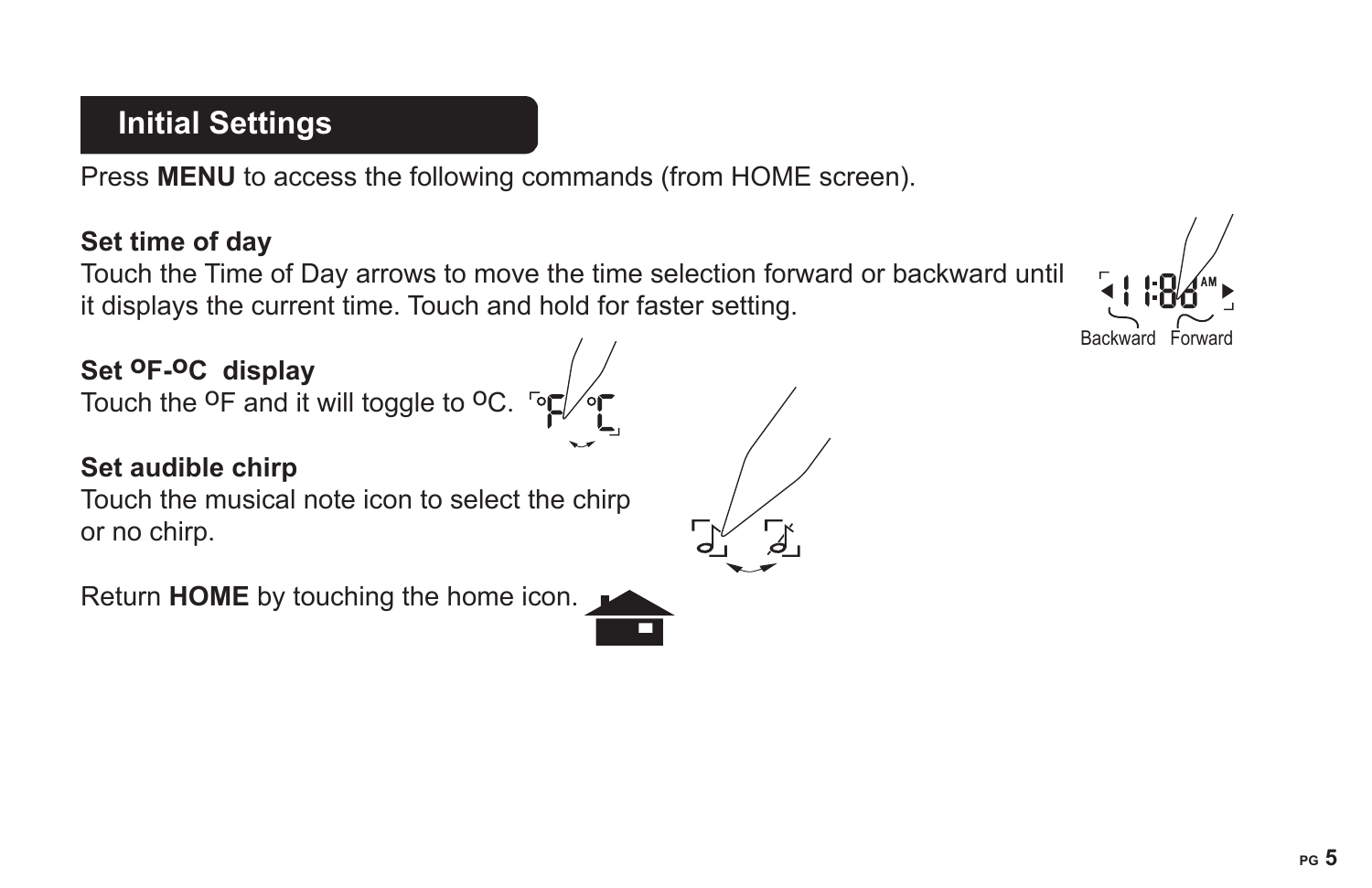### **MENU Screen Functions**

Press MENU to bring up MENU screen.

### **TIME of DAY**

Touch the left (down) or right (up) arrows next to the time display to set the current time (1 minute per touch). Touch and hold the arrow for fast time set (15 minute jumps).

**SWING** (HVAC cycling rate) This feature allows you to set the desired variance in temperature between the CT100 setting and the room temperature required before the heating or cooling system will turn on—Swing range: 0.5 to 4.0F (.25 to 2C). For example, if SWING is set to 2.0° F and the CT100 is set to 70°F Target Temperature, the heat cycle will start when room temperature drops to 68°F. Similarly, the cooling system will start when the room temperature increases to 72°F. The HVAC then runs and will shut off at the Target Temperature.

#### To set **SWING**:

Touch SWING.

Touch the left/right arrows to set the SWING from 0.5° to 4.0°F (.25 to 2C).

The HVAC will run more frequently at 0.5°F and less at 4.0°F. Default is 1°F.

Touch  $\blacksquare$  to return to the MENU screen.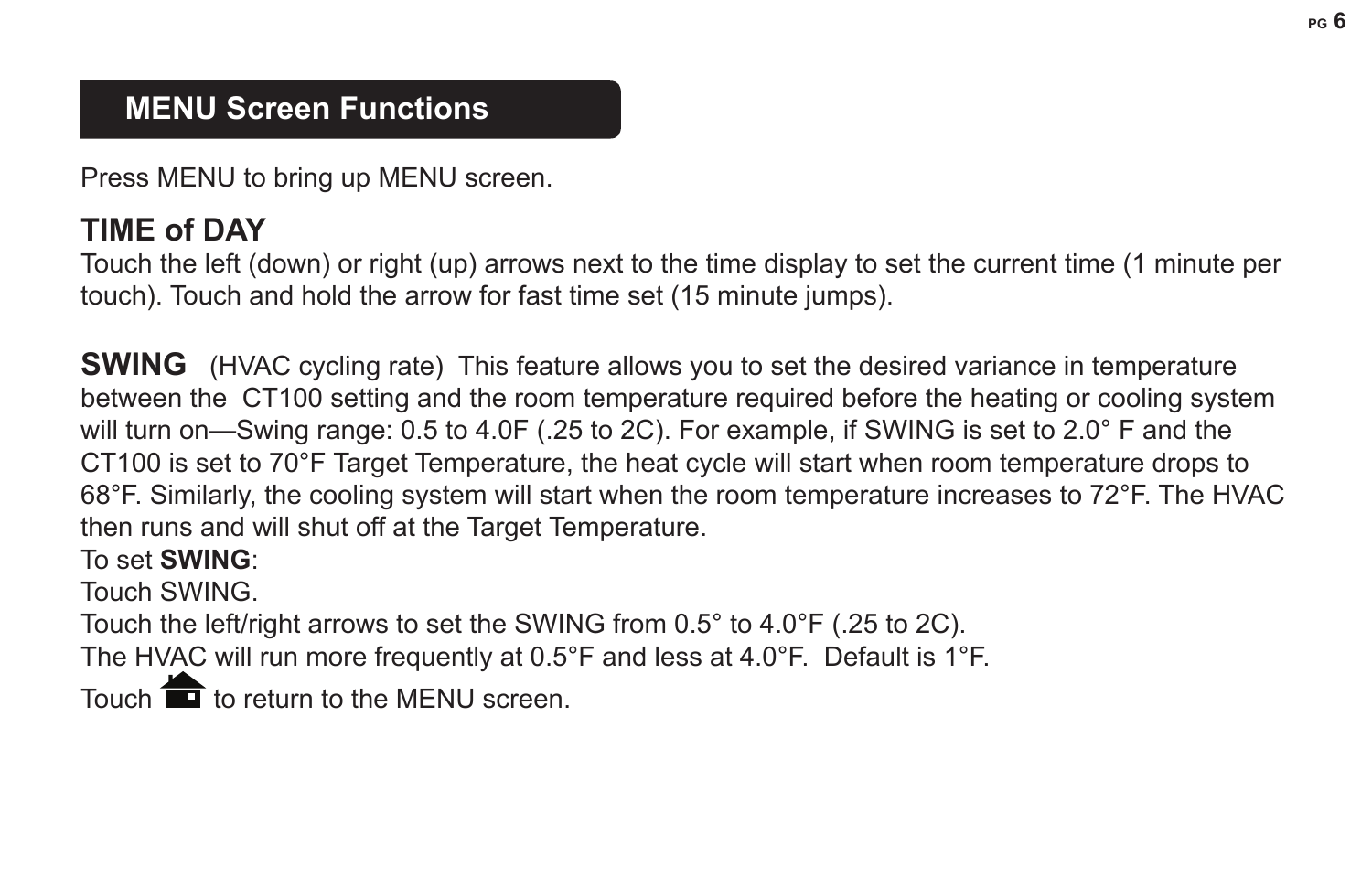**Chirp set -** Touch this to turn the audible chirp sound on or off.

 $\mathsf{P}^{\circ}$ **Set - Touch this to switch the temperature display scale from <sup>O</sup>F to <sup>O</sup>C.** 

## $\Box$  **LOCK** (The CT100 has 2 lock modes)

Touch  $\dot{\Box}$  icon for 5 seconds; the unit will go into the PARTIAL lock mode. The user can temporarily override the CT100 target with the +/- buttons only. (1 bar)

For FULL lock : Touch the  $\triangleq$  (1 bar) icon again for 5 seconds to go to full lock. No changes can be made in full lock **(**2 bars). Once locked, the CT100 will respond just to MENU.

To UNLOCK , Press MENU.

Touch and hold  $\stackrel{\mathbf{A}}{=}$  icon for 5 seconds for 2 bars (if not there already).

Then touch and hold the  $\triangleq$  icon for another 5 seconds. Each 5 second touch and hold must be separate.

Touch  $\blacksquare$  to return to the Home screen.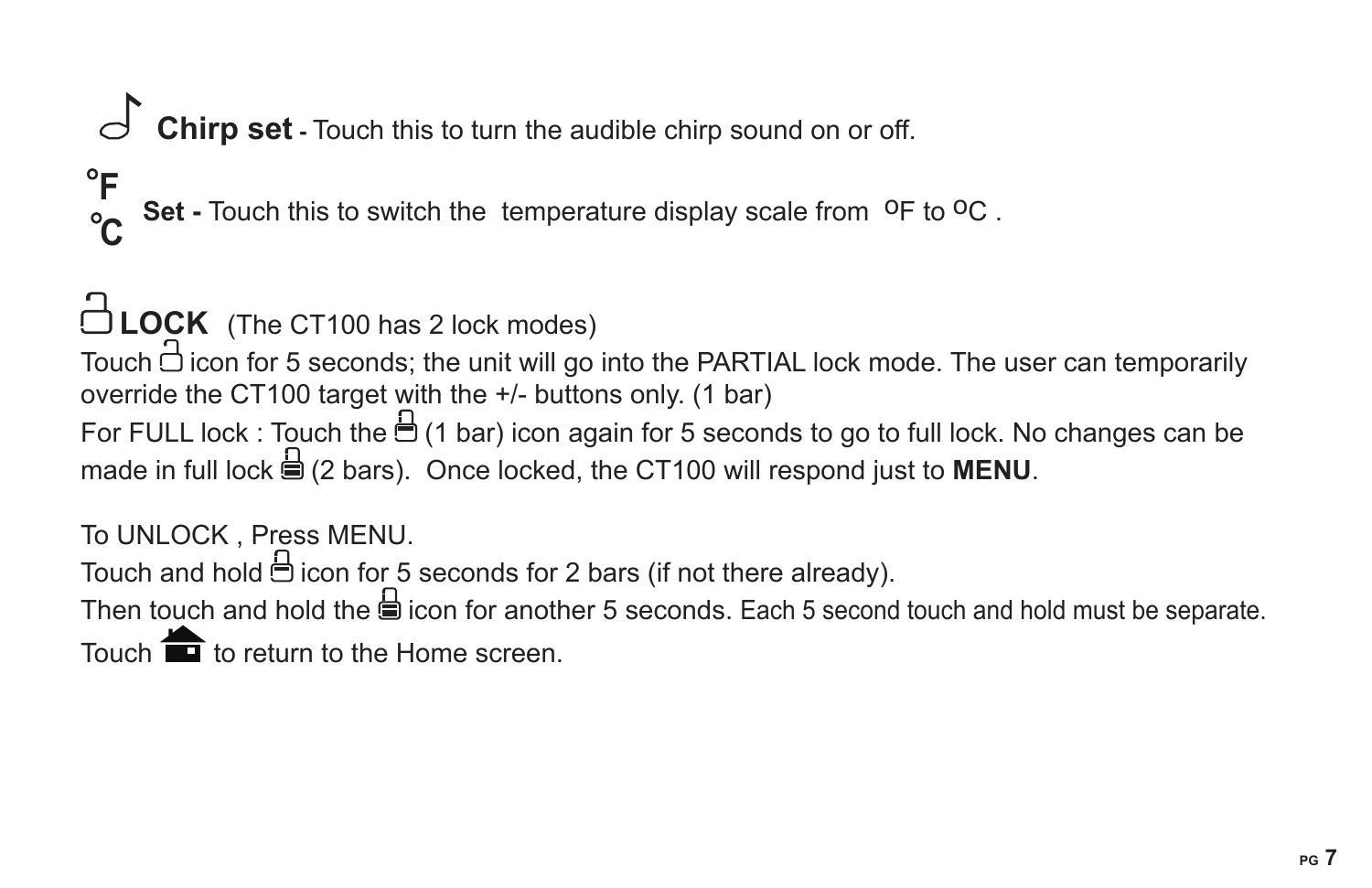**CALIBRATE** Your thermostat was accurately calibrated at the factory to ±1° F of actual ambient temperature. You do have the option, however, to change the display temperature to match that of a previous thermostat, or to match another thermostat already in your home. The range of change is from  $-6^\circ$ F to  $+6^\circ$ F or  $-3^\circ$ C to  $+3^\circ$ C.

#### **To change your Thermostat Calibration,** touch **MENU** and then touch **CALIBRATE.**

Use the  $+/-$  to adjust the displayed temperature up or down, as desired.

The DELTA FACTOR that appears on the screen will also automatically increase or decrease for each 0.5° (F or C) adjustment so you can see your change. The large display will show the modified temperature reading that will be displayed on the HOME screen and used as the new room temperature.

Touch  $\blacksquare$  to return to the Home screen.

**DIFF** (Used for multiple stage systems only, not on screen for single stage) The differential is the number of degrees between the room temperature and the Target Temperature at which the 2nd stage will be used. Default is  $2^{\circ}F$ , range is  $2^{\circ}F$  to  $6^{\circ}F$  (1°-3°C). Touch MENU and then DIFF. Use the arrows to set the DIFF. Recommend 2°F for very cold climates and the 6°F for warm climates.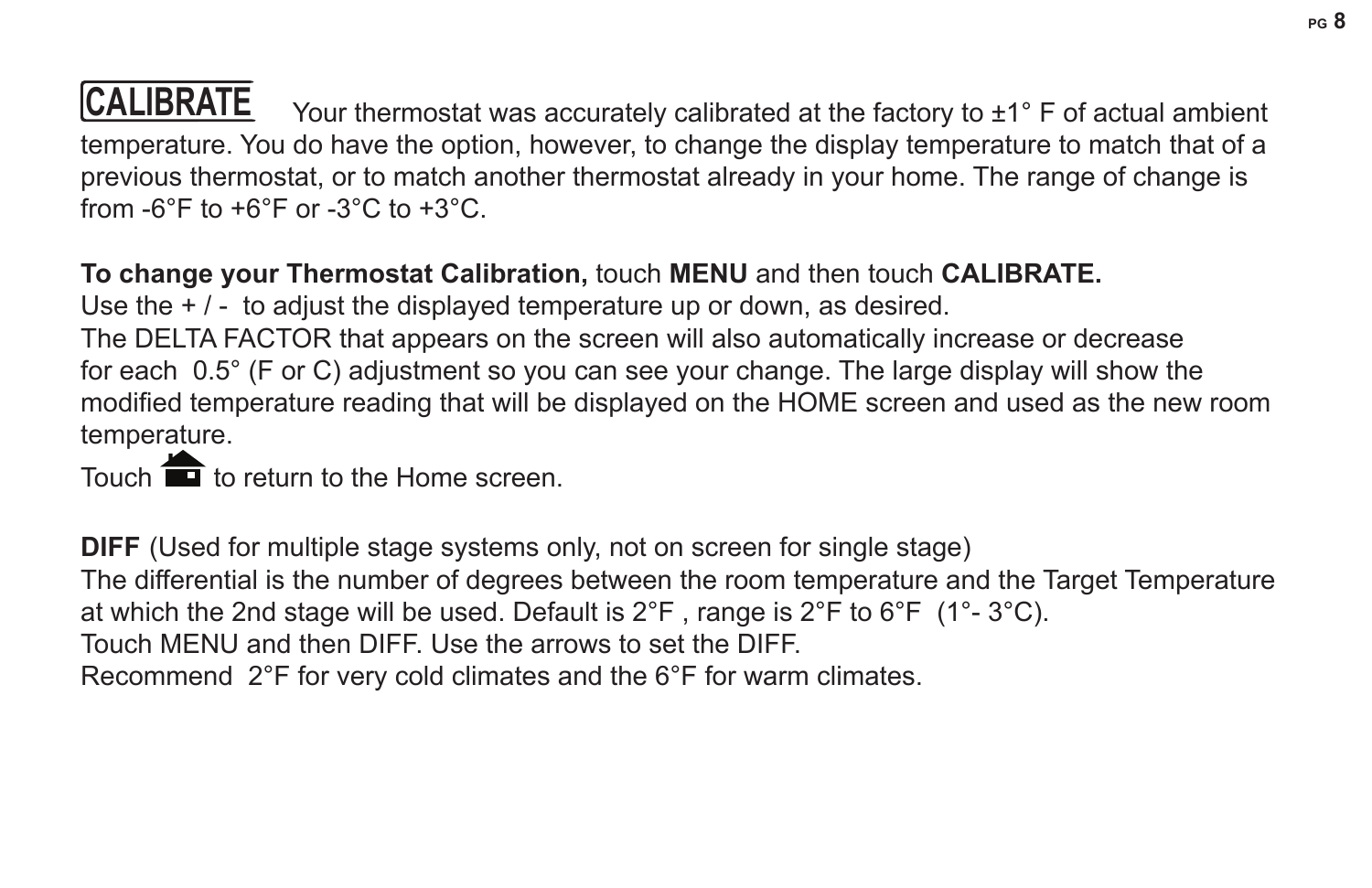### **MANUAL Screen Functions**

The CT100 has 2 manual override commands. The manual screen is accessed by touching the large current temperature display in the middle of the HOME screen. **IMPORTANT:** The Mode must be in HEAT or COOL to access the manual screen.

**TEMPERATURE** Touch the +/- arrows tot select your desired Target Temperature. Touch HOME to return to operation.

#### **EMER** (in HEAT PUMP type)

If you set your CT100 for HEAT PUMP with auxiliary heat, EMER function is available on the MANUAL screen. If you touch EMER, it displays EMER|ON. Your HEAT PUMP is disabled and auxiliary heat is your sole source of heat. This manual override stays active until you toggle EMER off. Auxiliary heat is more expensive than the heat pump so use EMER only if the heat pump cannot keep up or is defective.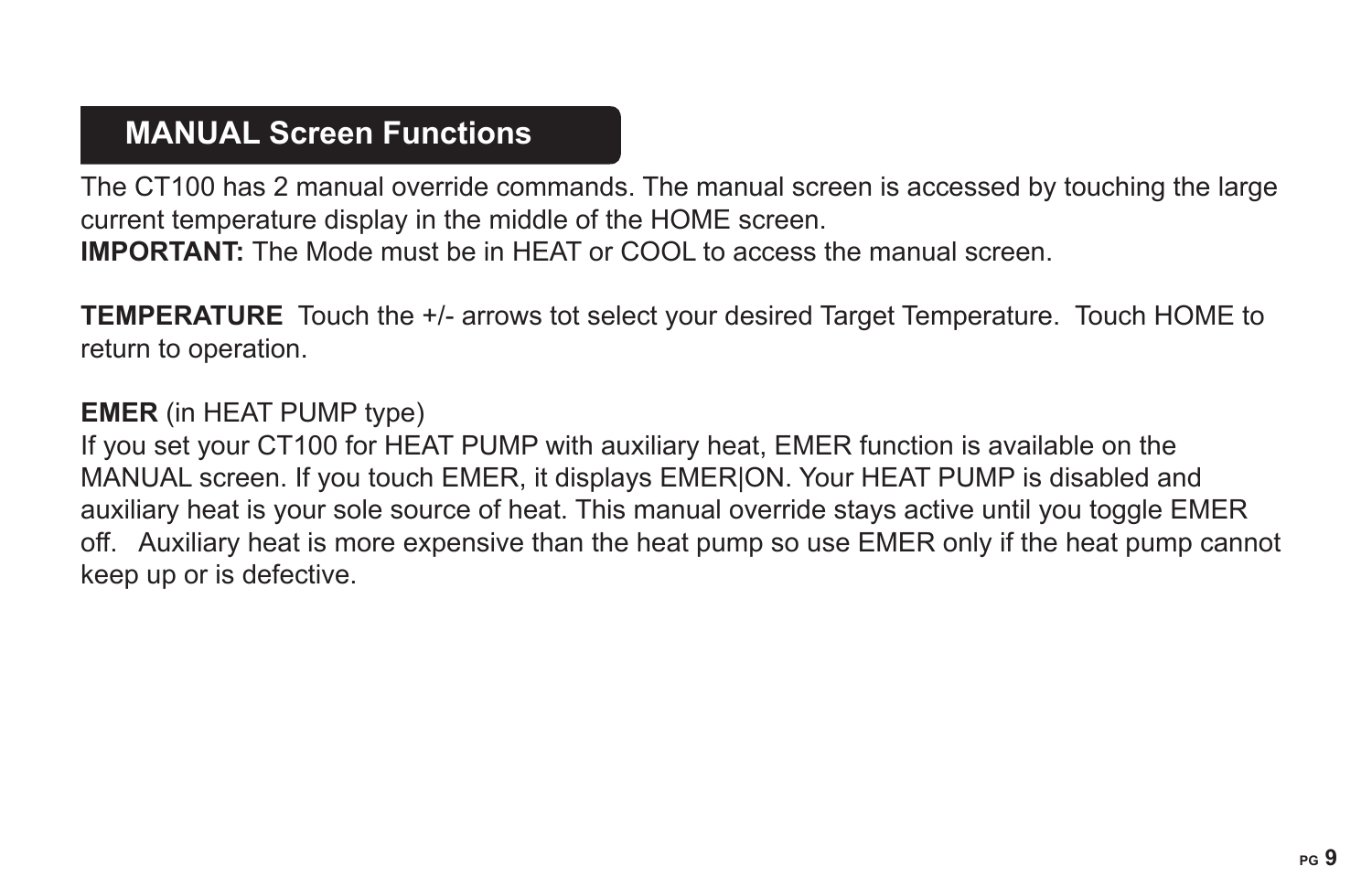#### **Other Functions**

#### **MODE Button**

The mode button sets the CT100 to HEAT, COOL, AUTO, or OFF modes. Press it once to step to the next mode. If the CT100 is in OFF and you want to return to the mode you were previously in, touch the OFF indicator on screen.

#### **FAN Button**

The fan control is normally in AUTO mode, meaning that the fan operates automatically with the HVAC system and the thermostat. When the fan button is pressed the fan goes ON; the fan will run continuously in this manual override until switched back to AUTO by pressing the FAN button again. [NOTE: Fan **ON** function is available in the OFF mode to allow simple ventilating.]

**RESET button** The RESET button re-boots the CT100 processor. It does not effect the target temperatures that have been stored in permanent memory.

**Compressor Protection** The CT100 has a minimum cycle time of 4 minutes to protect your compressor in cool and in heat pump (if you have one). The Home screen will show a small clock and A/C during this time and the compressor will not come on until the 4 minute delay is over.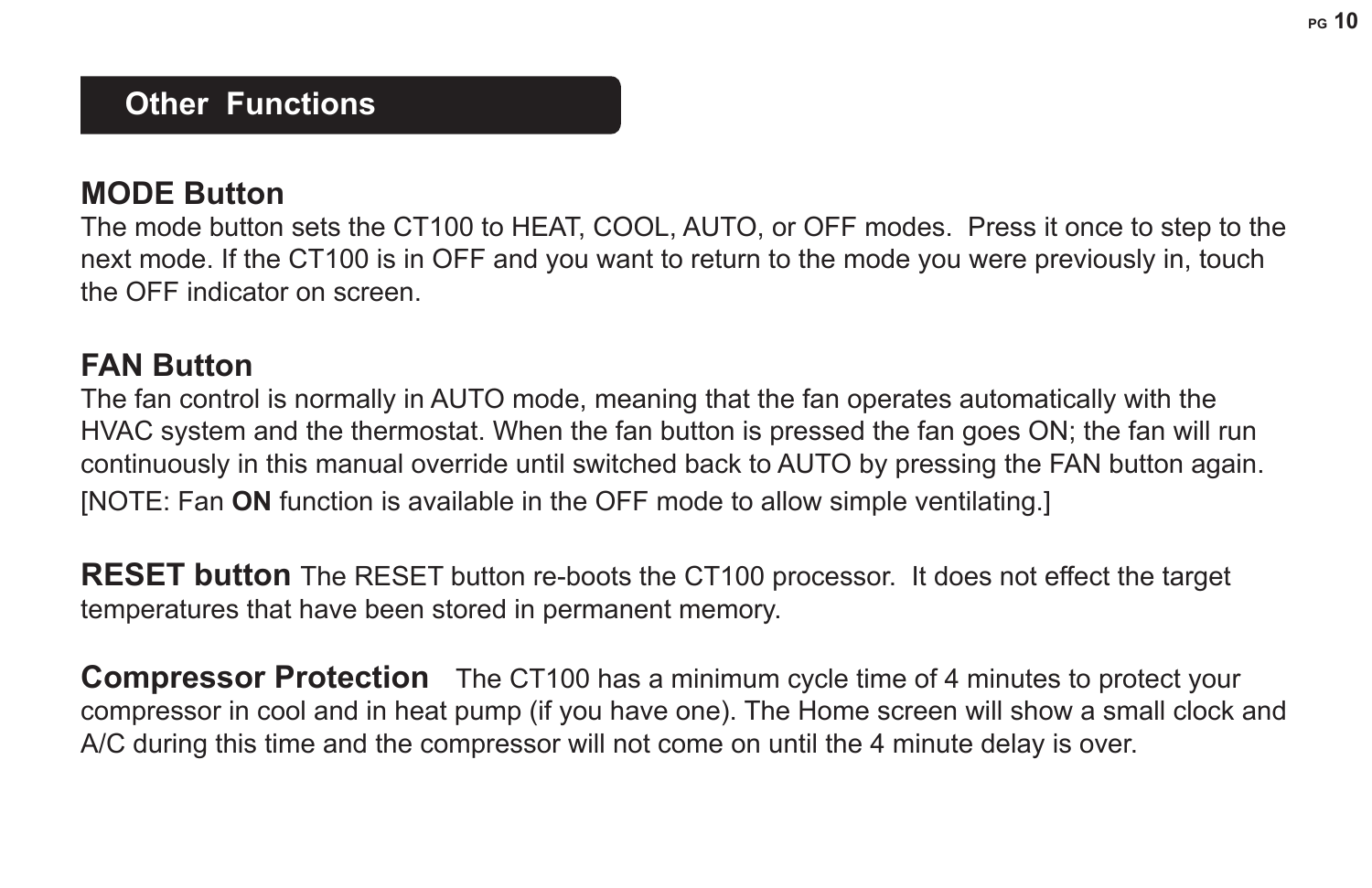### **Communicating Thermostat**

The CT100 has a built in Z-Wave radio. This allows your thermostat to communicate with other systems.



#### **Network INCLUSION**

1. Set your primary controller to INCLUDE mode, to add the thermostat as a node on your network (see your specific controller's User Manual for detailed instructions.)

- 2. Press and release the **MENU** button on the thermostat.
- 3. Press the **MATE** button This will bring you to the network screen and a large **r1** will be displayed.
- 4. Press the **MATE** button, this will initiate the mating process. When a device has joined a network the word **LINK** will appear under the radio tower.

Your controller will indicate the thermostat was successfully added to its network (see your specific controller's User Manual for details).

#### **Network FXCLUSION**

1. Set your primary controller to EXCLUDE mode, to remove the thermostat as a node on your network (see your specific controller's User Manual for detailed instructions.)

- 2. Press and release the **MENU** button on the thermostat.
- 3. Press the **MATE** button This will bring you to the network screen and a large **r1** will be displayed.

4. Press the **MATE** button, this will initiate the mating process. When a device been removed from a network the word **LINK** below the radio tower will disappear.

Your controller will indicate the thermostat was successfully removed from its network (see your specific controller's User Manual for details).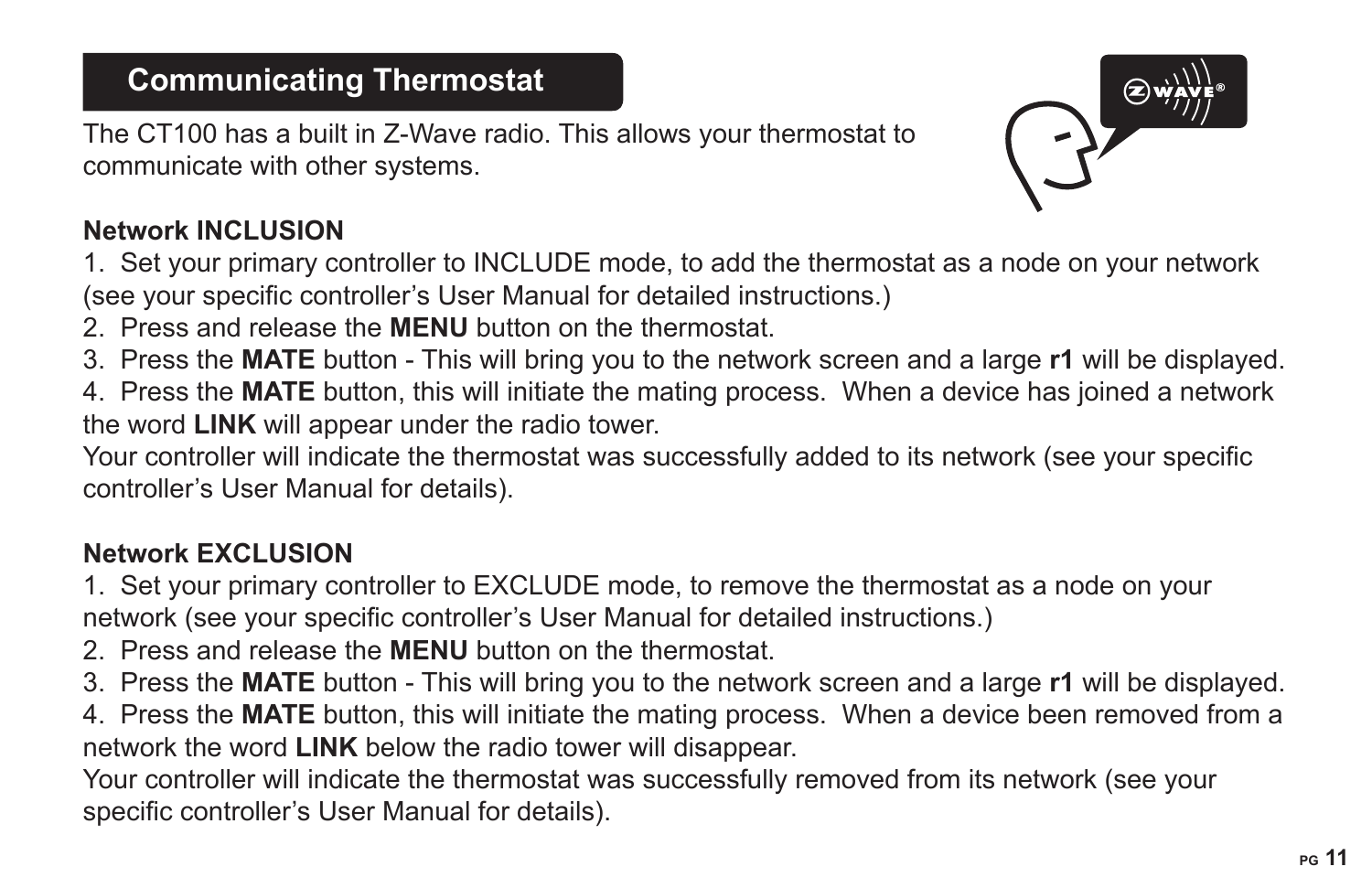#### **Z-Wave and Battery Power**

When your thermostat is running on battery power, the Z-Wave radio will turn off to help conserve battery life. The CT100 Z-Wave radio module supports Z-Wave beaming, which allows other devices in the network to wake up the Z-Wave module and accept commands, and then go back to sleep. The node type is fixed during network inclusion. If C-Wire is not present and the thermostat is battery powered during network inclusion, the thermostat will remain a frequent listening routing slave (FLiRS) node until the thermostat is removed from the network via network exclusion.

#### **Z-Wave and C-Wire Power**

When your thermostat is running on C-Wire power, the Z-Wave radio will stay on and actively help in routing messages within the z-wave network. The node type is fixed during network inclusion. If C-Wire is present and powered during network inclusion, the thermostat will remain an always listening node until the thermostat is removed from the network via network exclusion.

**Caution** HVAC Setup and Z-Wave

Do not change the HVAC setup or HVAC selection switches if the thermostat is included to Z-Wave network. The HVAC system must be changed, first EXCLUDE the thermostat from the network, change the HVAC setup, and INCLUDE the thermostat to the network.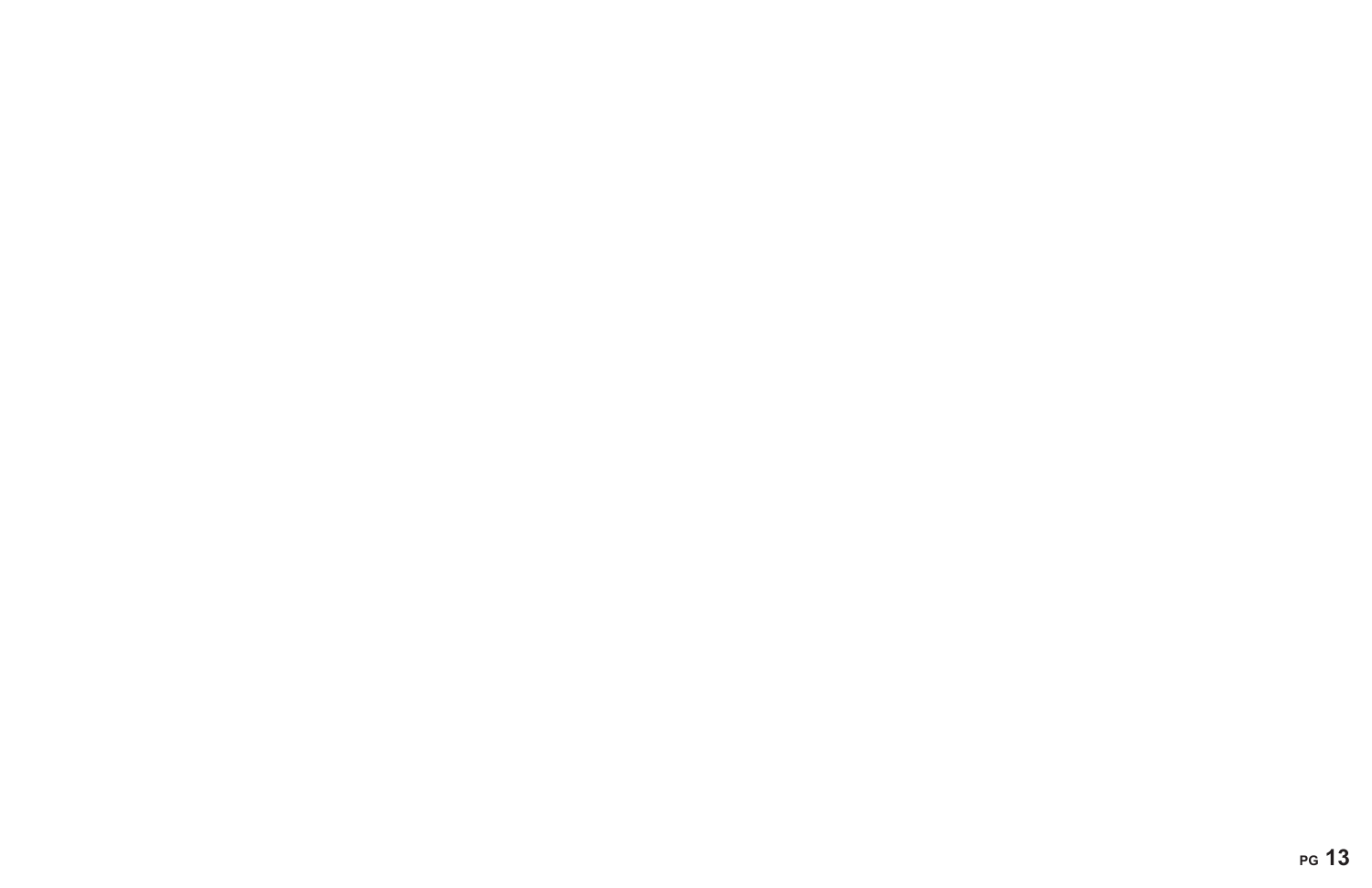**PG 14**